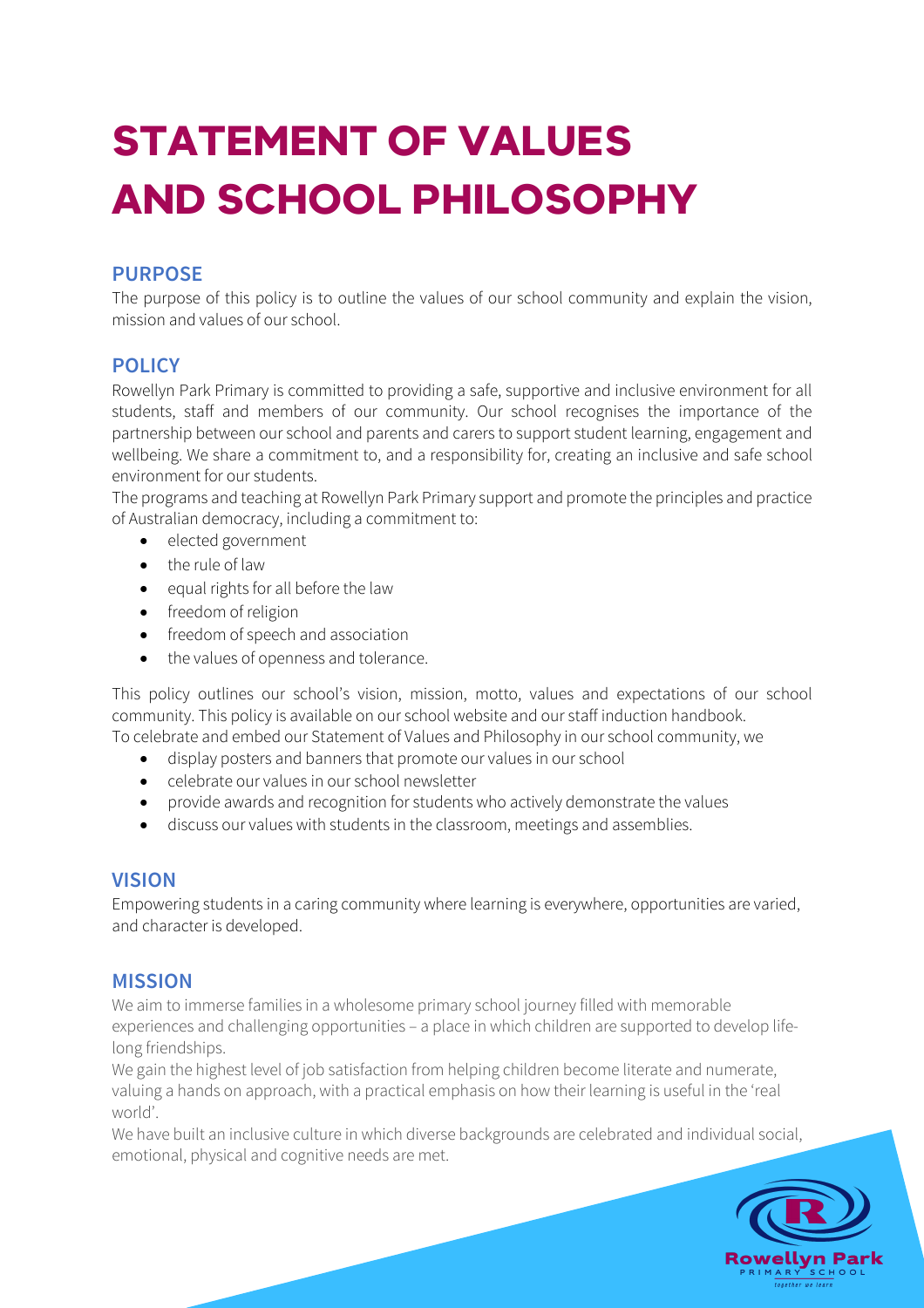As a genuine community with a shared sense of responsibility for the future of our children, we enjoy a unique family feel.

### **MOTTO**

Together we learn

## **VALUES**

Respect Resilience Responsibility Reflection

Rowellyn Park Primary School recognises the importance of the partnership between schools and parents to support student learning, engagement and wellbeing. We share a commitment to, and a responsibility for, ensuring inclusive, safe and orderly environments for children and young people.

Our Statement of Values sets out our behavioural expectations of all members in this school community, including the principal, all school staff, parents, students and visitors. It respects the diversity of individuals in our school community and addresses the shared responsibilities of all members in building safe and respectful school communities.

Discrimination, sexual and other forms of harassment, bullying, violence, aggression and threatening behaviour are unacceptable and will not be tolerated in this school.

Our Statement of Values acknowledges that parents and school staff are strongly motivated to do their best for every child. Everyone has the right to differing opinions and views and to raise concerns, as long as we do this respectfully as a community working together.

# **RESPONSIBILITIES**

#### *As principals and school leaders, we will:*

- § Work collaboratively to create a school environment where respectful and safe conduct is expected of everyone.
- Behave in a manner consistent with the standards of our profession and meet core responsibilities to provide inclusive, safe and orderly environments.
- Plan, implement and monitor arrangements to ensure the care, safety, security and general wellbeing of all students in attendance at the school is protected.
- Identify and support students who are or may be at risk.
- Do our best to ensure every child achieves their personal and learning potential.
- Work with parents to understand their child's needs and, where necessary, adapt the learning environment accordingly.
- § Respond appropriately when inclusive, safe or orderly behaviour is not demonstrated and implement appropriate interventions and sanctions when required.
- Make known to parents the school's communication and complaints procedures.
- Ask any person who is acting in an offensive or disorderly way to leave the school grounds.

#### *As Teachers and all non-teaching staff, we will:*

- Model positive behaviour to students consistent with the standards of our profession.
- § Proactively engage with parents about student outcomes.
- Work with parents to understand the needs of each student and, where necessary, adapt the learning environment accordingly.

**Rowellyn Park** together we learn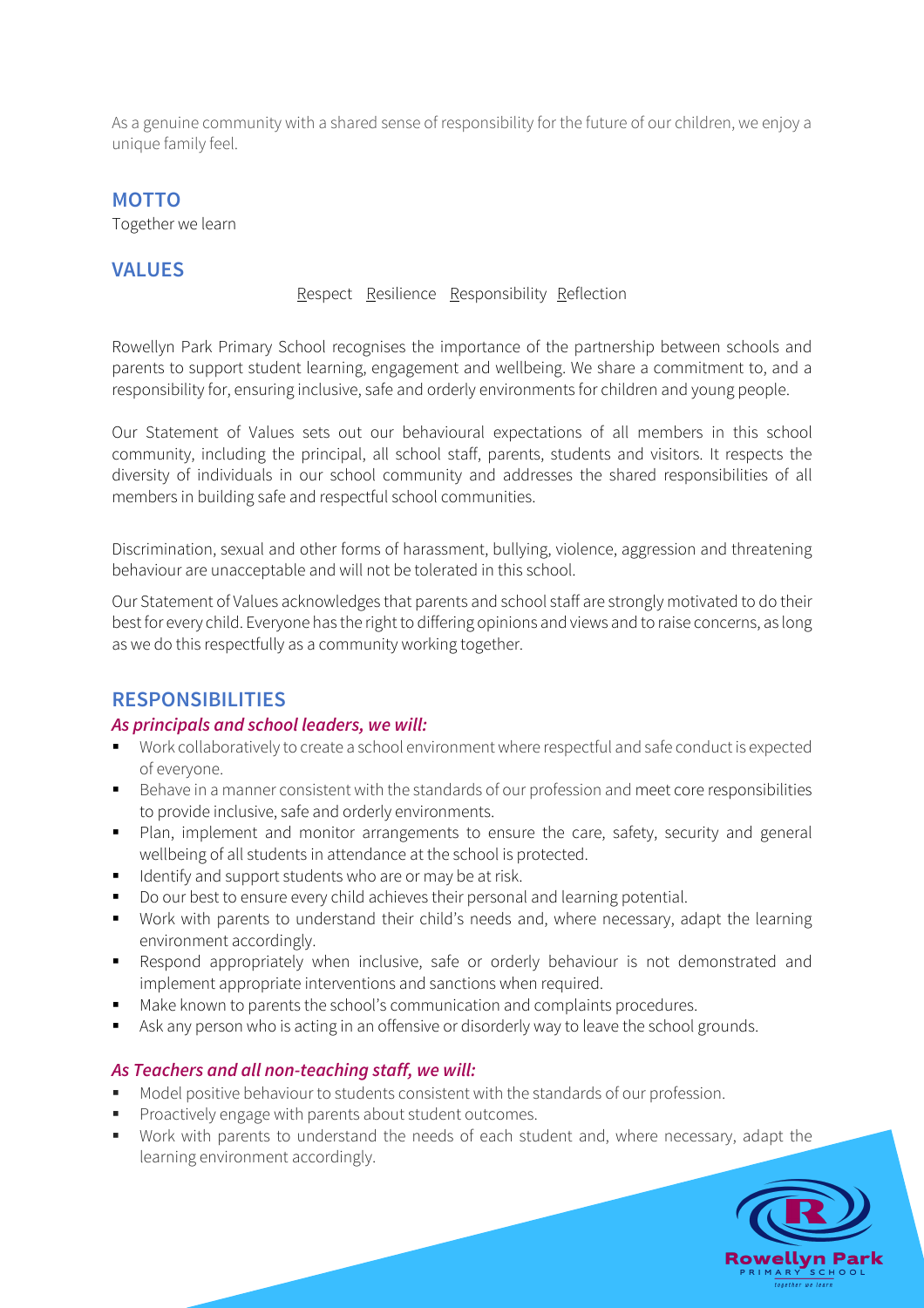- Work collaboratively with parents to improve learning and wellbeing outcomes for students with additional needs.
- Communicate with the principal and school leaders in the event we anticipate or face any tension or challenging behaviours from parents.
- Treat all members of the school community with respect.

#### *As Parents, we will:*

- Model positive behaviour to our child.
- Ensure our child attends school on time, every day the school is open for instruction.
- Take an interest in our child's school and learning.
- Work with the school to achieve the best outcomes for our child.
- Communicate constructively with the school and use expected processes and protocols when raising concerns.
- Support school staff to maintain a safe learning environment for all students.
- Follow the school's complaints processes if there are complaints.
- § Treat all school leaders, staff, students, and other members of the school community with respect.

#### *As Students, we will:*

- Model positive behaviour to other students.
- Comply with and model school values.
- Behave in a safe and responsible manner.
- Respect ourselves, other members of the school community and the school environment.
- **•** Actively participate in school.
- Not disrupt the learning of others and make the most of our educational opportunities.

#### *As Community Members, We will:*

- Model positive behaviour to the school community.
- Treat other members of the school community with respect.
- § Support school staff to maintain a safe and orderly learning environment for all students.
- Utilise the school's communications policy to communicate with the school.

#### *THE Deparment Of Education and Training WILL:*

- § Provide support and advice to principals to equip them to manage and respond to challenging behaviour of students, parents and staff.
- § Provide practical guidance and resources to support schools to manage and respond to challenging behaviour of students, parents and staff.
- § Provide practical guidance and resources to support schools respond to and prevent bullying and promote cyber-safety and wellbeing.
- **•** Provide access to evidence based resources and strategies to increase student safety, wellbeing and engagement.
- **•** Provide schools with practical and legal support as required.
- Provide parents with practical guidance and resources to resolve conflicts with the school.

# **CONSEQUENCES FOR FAILING TO UPHOLD THE STATEMENT OF VALUES** *Unreasonable behaviours*